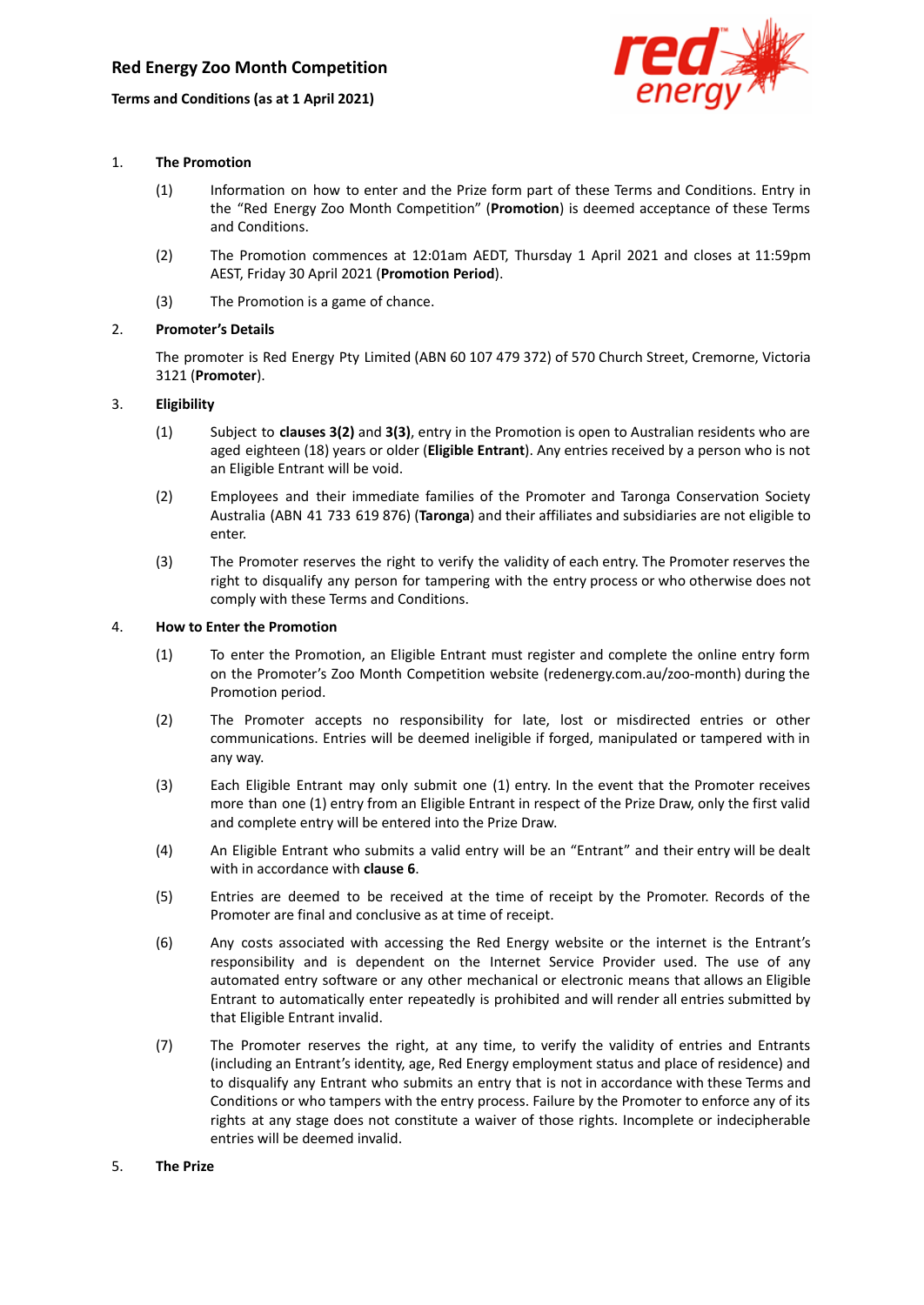# **Red Energy Zoo Month Competition**

**Terms and Conditions (as at 1 April 2021)**



- (1) The Promoter is offering Entrants the chance to win one of two (2) prizes:
	- (a) one (1) Family Ticket for up to two (2) Adults and two (2) Children to attend Roar and Snore at Taronga Zoo, Sydney (**Roar and Snore Prize**); or
	- (b) one (1) VIP Behind the Scenes Tour for up to 10 people including the opportunity to meet and greet a seal at Taronga Zoo, Sydney (**VIP Prize**),

issued in accordance with **clause 7** (**Prizes**).

- (2) The total value of the Roar and Snore Prize is valued up to a maximum of AUD\$1288 (incl GST). The total value of the VIP Prize is valued up to a maximum of AUD\$1000 (incl GST).
- (3) The values of the Prizes are accurate and based upon the recommended retail price(s) at the date of printing. The Promoter accepts no responsibility for any variation in the value of the Prizes after that date.

#### 6. **Prize Winners**

- (1) The Prizes will be drawn by the Promoter via random selection at 11:00am AEST on Wednesday, 5 May 2021 at the offices of Anisimoff Legal located at 210 Central Coast Highway Erina, NSW 2550 (**Prize Draw**).
- (2) The first valid entry drawn in the Prize Draw will win the Roar and Snore Prize (**Roar and Snore Prize Winner**).
- (3) The second valid entry drawn in the Prize Draw will win the VIP Prize (**VIP Prize Winner**).
- (4) The Promoter's decision is final and no correspondence will be entered in to.
- (5) Within two (2) business days of the Prize Draw, the Promoter will notify the Roar and Snore Prize Winner and the VIP Prize Winner (**Prize Winners**) by:
	- (a) email, at the email address registered with the Promoter;
	- (b) telephone, at the telephone number registered with the Promoter; and
	- (c) publishing the names of the Prize Winners on the Promoter's website at redenergy.com.au/zoo-month.
- (6) If a Prize Winner:
	- (a) responds before 5:00pm AEST on Friday, 6 August 2021, they will have been deemed to have accepted with Prize (**Winner's Acceptance**); or
	- (b) fails to respond before 5:00pm AEST on Friday, 6 August 2021, their Prize will be deemed unclaimed.
- (7) The Promoter may conduct such further draws as necessary for any unclaimed Prizes (subject to the approval of the relevant gaming authorities in each State). The redraw will be conducted at the offices of Anisimoff Legal located at 210 Central Coast Highway Erina, NSW 2550 at 9:00am AEST on Monday 9 August 2021, subject to any written direction under applicable law. Any Prize Winner(s) of an unclaimed Prize will be notified in the manner set out in **clause 6(5)**. Any further draws that may be required to allocate any Prize that remains unclaimed following the redraw held on Monday 9 August 2021 will be conducted in accordance with the instructions of the relevant State gaming authorities.

### 7. **Prize Details**

(1) Within a reasonable time frame after the Prize Winner's Acceptance, the Promoter will contact the Prize Winners directly to arrange the itinerary associated with the Prize. The Promoter will also provide the Prize Winners with all information, vouchers and all other necessary instructions in order for the Prize Winners to redeem the Prize. The Prize Winners must co-operate with the Promoter.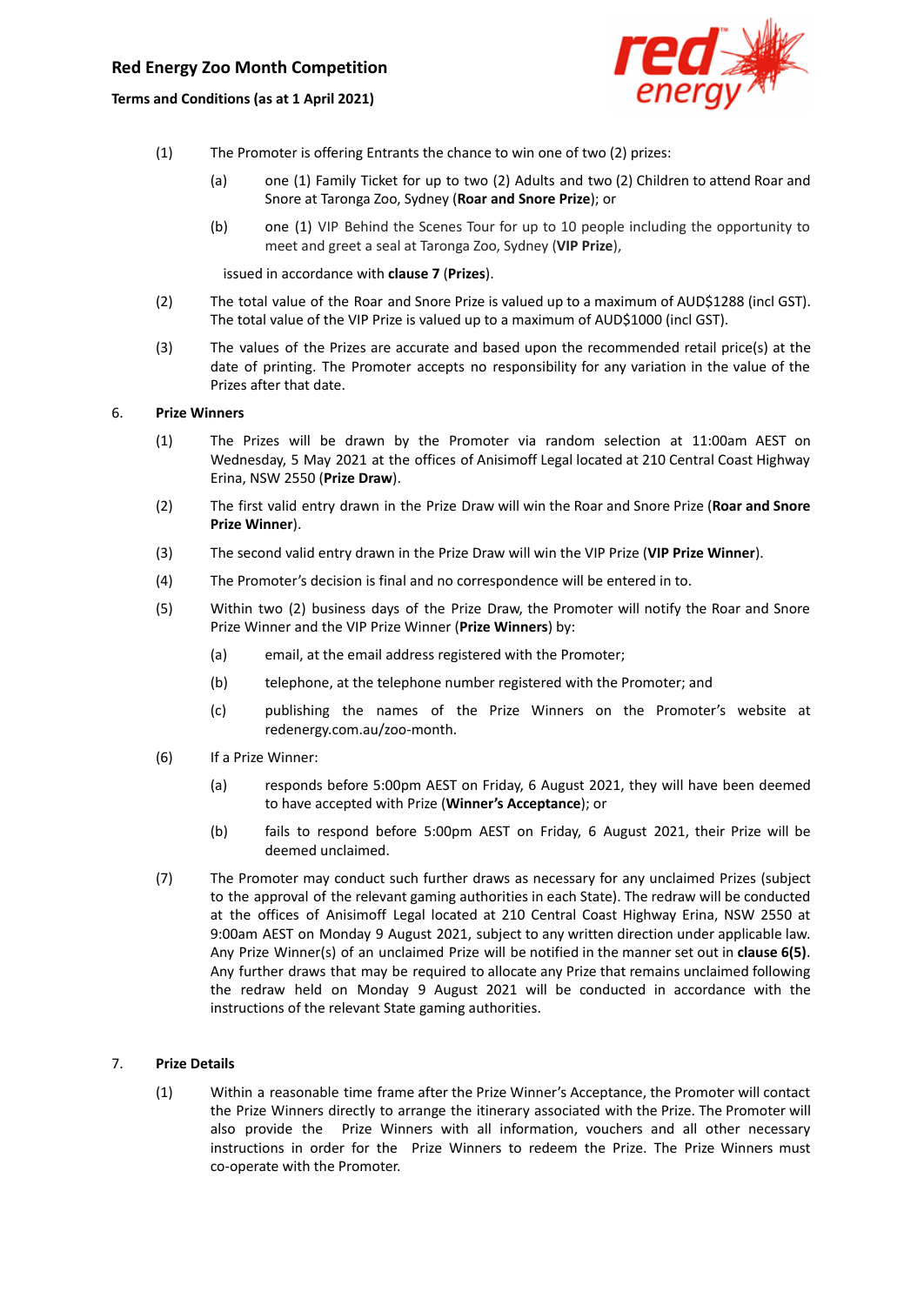**Terms and Conditions (as at 1 April 2021)**



- (2) The Prize will expire 6 months from the date of the Winner's Acceptance.
- (3) It is the responsibility of the Prize Winner to organise transport to/from Taronga Zoo, Sydney.
- (4) The Prize Winner and their companions are responsible for their own travel insurance for the period of travel.
- (5) Hotel incidentals, transfers, spending money, meals, phone calls, taxis, additional activities and travel expenses and any other ancillary costs, including but not limited to insurance and any applicable insurance excesses, not listed in the Prize Details above or as advised by the Promoter at the time of winning are the responsibility of the Prize Winner and their companions as incurred.
- (6) Dates, venues and schedules are not under the Promoter's control and are subject to change. The Promoter takes no responsibility for any date, venue or schedule changes.
- (7) Use of the Roar and Snore Prize is subject to the following Taronga Terms and Conditions: <https://taronga.org.au/sydney-zoo/accommodation/roar-and-snore#termsandconditions>
- (8) Use of the VIP Prize is subject to the following Taronga Terms and Conditions: Tours are restricted to a maximum of 10 people and are only available Monday to Friday (except for public holidays) and black out dates apply. All tours are subject to availability and the inclusions of each tour will be at the discretion of the keeper. Bookings must be made at least 14 days in advance. Not redeemable with any other offer and vouchers are non-transferable or refundable. Zoo admission and tour must be redeemed on the same day. Age restrictions may apply for some tours.

#### 8. **Other Matters Relating to the Promotion**

- (1) It is a condition of accepting the Prize that the Prize Winner and his/her companions may be required to sign a release of liability in a form to be determined at the absolute discretion of the Promoter.
- (2) If a Prize or receipt of it incurs a tax liability, the Prize Winner is liable for payment of such tax.
- (3) It is a condition of accepting a Prize that the Prize Winner accepts the conditions applicable to the individual components of the Prize. The Prize cannot be transferred, exchanged or redeemed for cash.
- (4) Subject to State legislation and (if required) the approval of any relevant gaming authorities, the Promoter reserves the right to substitute the Prize in whole (or any of its components), with a substitute prize of equal or greater value and the Prize will be notified accordingly.
- (5) Acceptance of the Prize is deemed consent for the Promoter to use the Prize Winner's details, voice, image, likeness and photographs for promotional, marketing and publicity purposes on the Promoter's website or in other forms of social media or on other websites or in any other media used by the Promoter for an indefinite time without any further attribution, reference, payment or other compensation to the Prize Winner.

#### 9. **Privacy**

By entering this Promotion, each Entrant is taken to consent to the Promoter using the Entrant's personal information to administer the Promotion and disclosing the Entrant's personal information to organisations that assist the Promoter with administering the Promotion to third parties as required by law. If the information requested is not provided by the Entrant, the Entrant may not participate in the Promotion. For details about how the Promoter may use your information, and what your rights are under Australian privacy laws, please refer to the Promoter's Privacy Policy available at [redenergy.com.au/privacy](https://www.redenergy.com.au/privacy).

#### 10. **Liability**